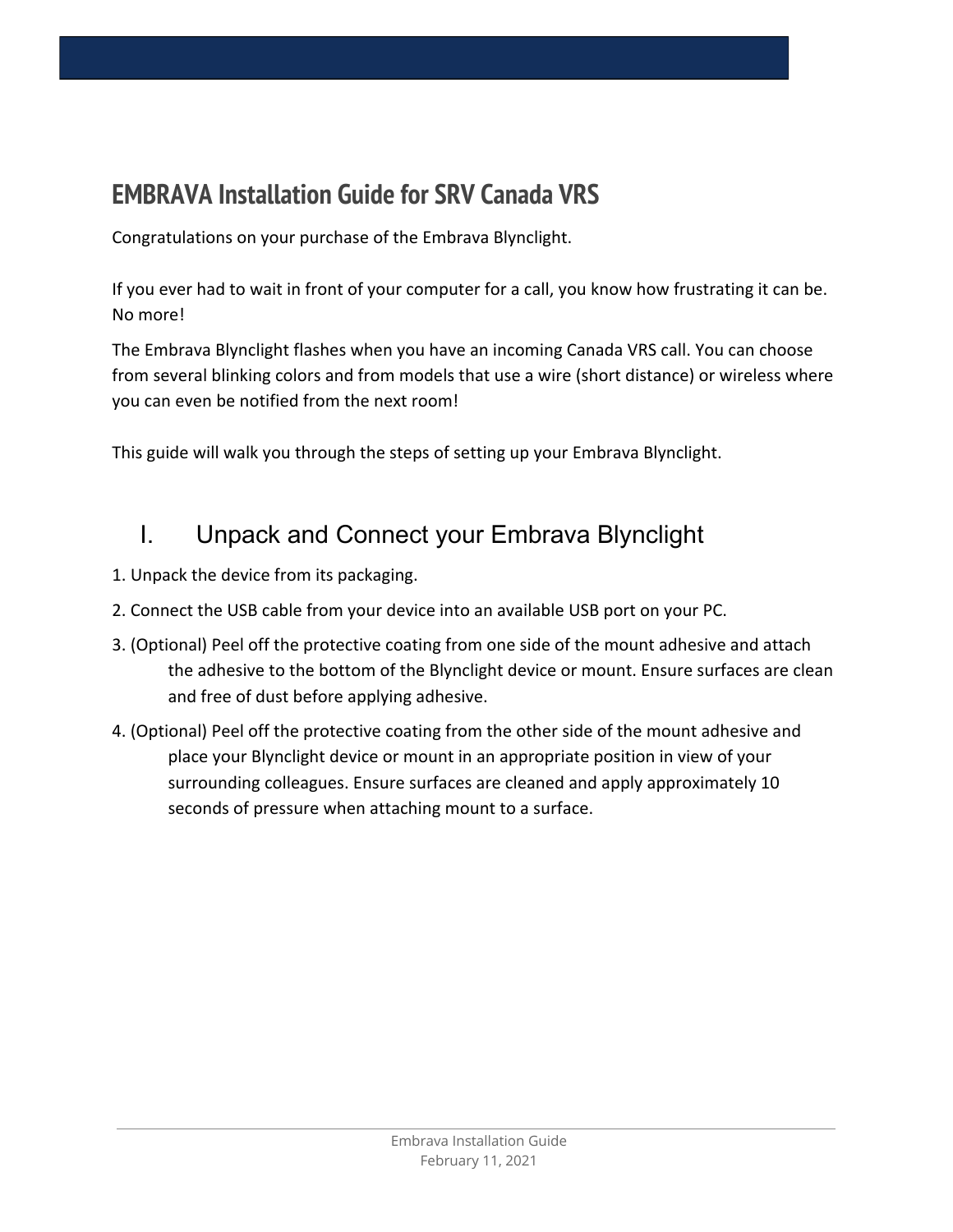# II. Download the Embrava Connect software

- 1. Follow the steps below to ensure your Blynclight is set up properly. Download the latest Embrava Connect software from <https://embrava.com/pages/software>. Choose the Windows or Mac version, depending on your computer.
- 2. Click on the blue Download box,

| Name                          | Version | <b>Supported Apps</b>                                                                                                                                                                    | OS      | <b>Release Date</b> | <b>File Size</b> | <b>Release Notes</b> |                 |
|-------------------------------|---------|------------------------------------------------------------------------------------------------------------------------------------------------------------------------------------------|---------|---------------------|------------------|----------------------|-----------------|
| Embrava<br>Connect            | 5.2.16  | • Microsoft Teams <sup>3</sup><br>· Skype for Business/Lync<br>· Cisco Jabber<br>· Zoom<br>· RingCentral<br>· Genesys PureCloud <sup>1</sup><br>· Cisco Finesse <sup>2</sup><br>and more | Windows | 16th May, 2019      | 14.1MB           | ≣                    | <b>DOWNLOAD</b> |
| Embrava<br>Connect for<br>Mac | 4.1.3   | · Skype for Business/Lync<br>· Cisco Jabber                                                                                                                                              | Mac OS  | 16th May, 2019      | 6.1MB            | ≣                    | <b>DOWNLOAD</b> |

## III. Install Embrava Connect

3. The file will be put in your download folder. If you click on the arrow, below you will see the menu shown. Select Open. You can also just click on the file.

|                     | Open<br>Always open files of this type<br>Show in folder |
|---------------------|----------------------------------------------------------|
| I.                  | Cancel                                                   |
| EmbravaConnect_vzip | $\checkmark$                                             |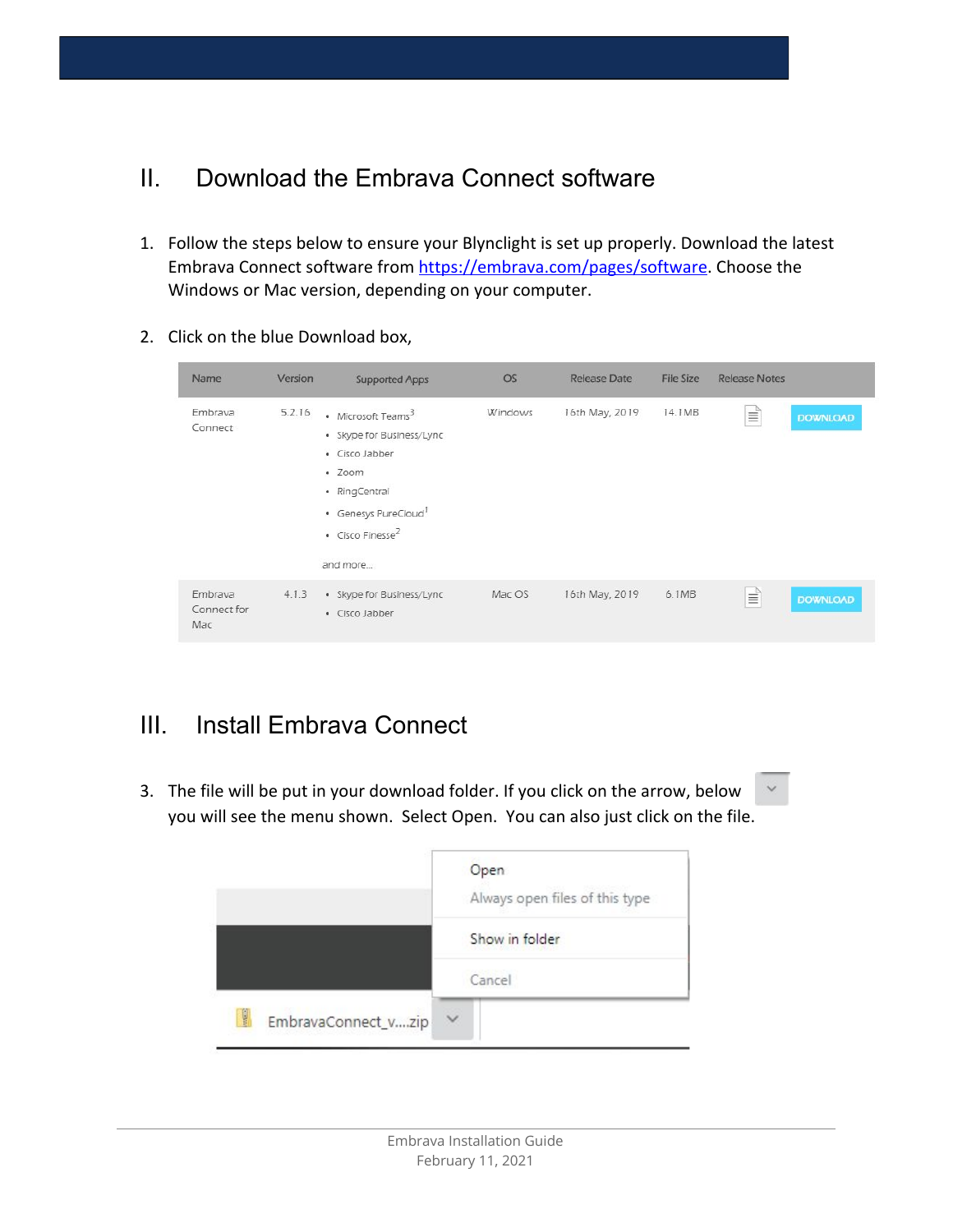4. You will see the program in the folder. Click on it.



5. You will see the first screen below. Click Next and you will see the License Agreement.

|                                                                                  | ×                                                                                                                                                                                                                                                                                                                                      |
|----------------------------------------------------------------------------------|----------------------------------------------------------------------------------------------------------------------------------------------------------------------------------------------------------------------------------------------------------------------------------------------------------------------------------------|
| Welcome to the Embrava Connect Setup Wizard                                      |                                                                                                                                                                                                                                                                                                                                        |
| your computer.                                                                   | The installer will guide you through the steps required to install Embrava Connect on                                                                                                                                                                                                                                                  |
| possible under the law.                                                          | WARNING: This computer program is protected by copyright law and international<br>treaties. Unauthorized duplication or distribution of this program, or any portion of it, may<br>result in severe civil or criminal penalties, and will be prosecuted to the maximum extent                                                          |
|                                                                                  | Cancel<br><back<br>Next</back<br>                                                                                                                                                                                                                                                                                                      |
| Embrava Connect                                                                  | $\times$<br>п                                                                                                                                                                                                                                                                                                                          |
|                                                                                  |                                                                                                                                                                                                                                                                                                                                        |
| <b>License Agreement</b>                                                         |                                                                                                                                                                                                                                                                                                                                        |
| click "I Agree", then "Next". Otherwise click "Cancel".                          | Please take a moment to read the license agreement now. If you accept the terms below,                                                                                                                                                                                                                                                 |
|                                                                                  | End-User License Agreement for Embrava Connect                                                                                                                                                                                                                                                                                         |
| agreement between you (either an<br>Software<br>Ltd)<br>of<br>this<br>PRODUCT"). | This End-User License Agreement (EULA) is a<br>leqal<br>individual or a<br>single entity) and the mentioned author (Embrava Pty<br>for<br>the software<br>product<br>identified above, which includes computer software<br>and may include associated media, printed materials,<br>and "online" or electronic documentation ("SOFTWARE |
| ◯ I Do Not Agree                                                                 | O   Agree                                                                                                                                                                                                                                                                                                                              |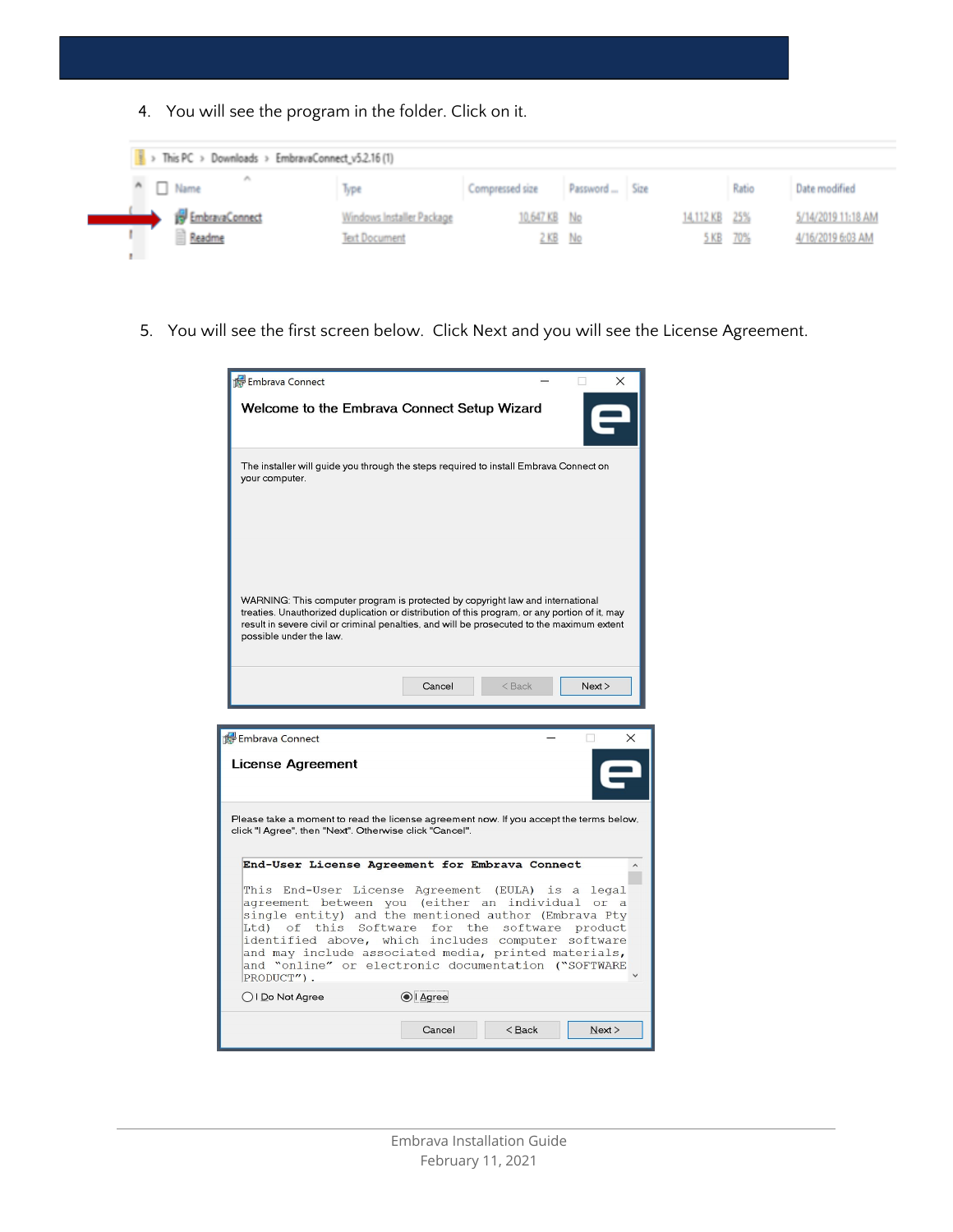6. After you have read the License Agreement and agree to the terms select 'I Agree' and click 'Next'. You will see the screen below.

| Embrava Connect                                                                                                 |           | X |
|-----------------------------------------------------------------------------------------------------------------|-----------|---|
| Select Installation Folder                                                                                      |           |   |
| The installer will install Embrava Connect to the following folder.                                             |           |   |
| To install in this folder, click "Next". To install to a different folder, enter it below or click<br>"Browse". |           |   |
| Folder:                                                                                                         |           |   |
| C:\Program Files (x86)\Embrava\Embrava Connect\                                                                 | Browse    |   |
|                                                                                                                 | Disk Cost |   |
| Install Embrava Connect for yourself, or for anyone who uses this computer:<br>Everyone<br>O Just me            |           |   |
| Cancel<br>$<$ Back                                                                                              | Next      |   |

- 7. Click Next, and the program will install. You might receive a request from your computer to allow the installation (changes to the computer). Allow it!
- 8. Once complete, you will see the screen below. The installation process will now complete and Embrava Connect will run immediately.
	- a. If you have connected the Embrava devices correctly, as described in the 'Connect Device' section above.

\*\*Should your system not show step 8 - Proceed to step 9 to access the previous step.

| Embrava Connect                                                                    |        |          | $\times$ |
|------------------------------------------------------------------------------------|--------|----------|----------|
| <b>Installation Complete</b>                                                       |        |          |          |
|                                                                                    |        |          |          |
| Embrava Connect has been successfully installed.                                   |        |          |          |
| Click "Close" to exit.                                                             |        |          |          |
| ◯ Launch Embrava Connect                                                           |        |          |          |
|                                                                                    |        |          |          |
|                                                                                    |        |          |          |
| Please use Windows Update to check for any critical updates to the .NET Framework. |        |          |          |
|                                                                                    |        |          |          |
|                                                                                    | Cancel | $<$ Back | Close    |

Embrava Installation Guide February 11, 2021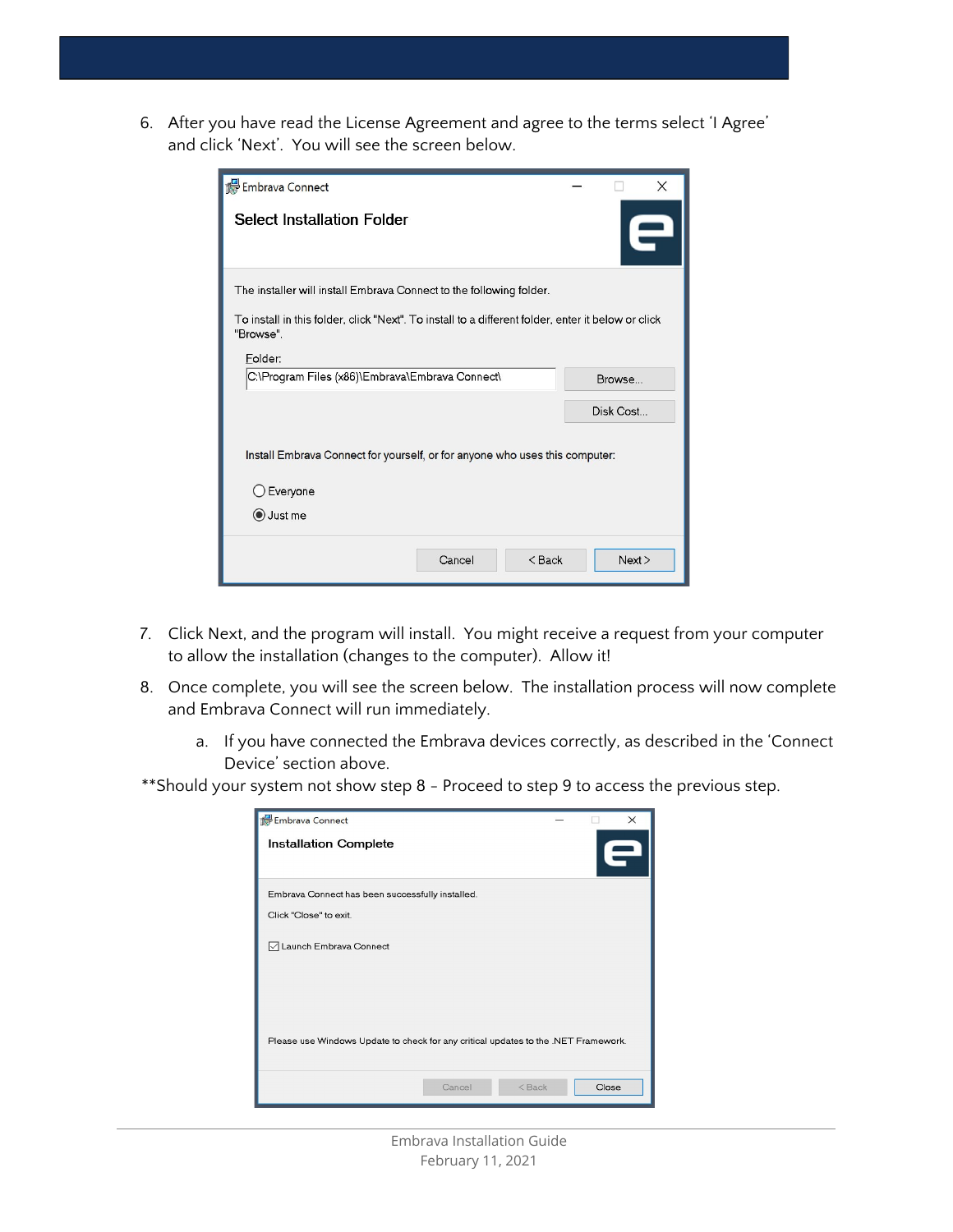Set up your device

9. When Embrava Connect first runs you will be asked to select which applications you would like your Embrava devices to connect to as illustrated below. **Check SRV Canada VRS. Note that you may have to use the scroll bar to find SRV Canada VRS.**

| Please select the applications you would like to connect with:                                                                                                                                                                                  |                           |
|-------------------------------------------------------------------------------------------------------------------------------------------------------------------------------------------------------------------------------------------------|---------------------------|
| Available Connections (in priority order):                                                                                                                                                                                                      |                           |
| Skype for Business (server-side)                                                                                                                                                                                                                |                           |
| <b>Bria</b>                                                                                                                                                                                                                                     |                           |
| <b>BroadView</b>                                                                                                                                                                                                                                |                           |
| Manual                                                                                                                                                                                                                                          |                           |
| Zoom                                                                                                                                                                                                                                            |                           |
| Genesys PureCloud Premium                                                                                                                                                                                                                       |                           |
| <b>BroadSoft</b>                                                                                                                                                                                                                                |                           |
| SRV Canada VRS                                                                                                                                                                                                                                  |                           |
| <b>Plantronics Hub</b>                                                                                                                                                                                                                          |                           |
| If you are enabling multiple applications for one device<br>you may also set your application priority order where the<br>status of your first priority application will always be<br>displayed on the device with the Busy and Incoming events | $\mathbf{A}$ $\mathbf{v}$ |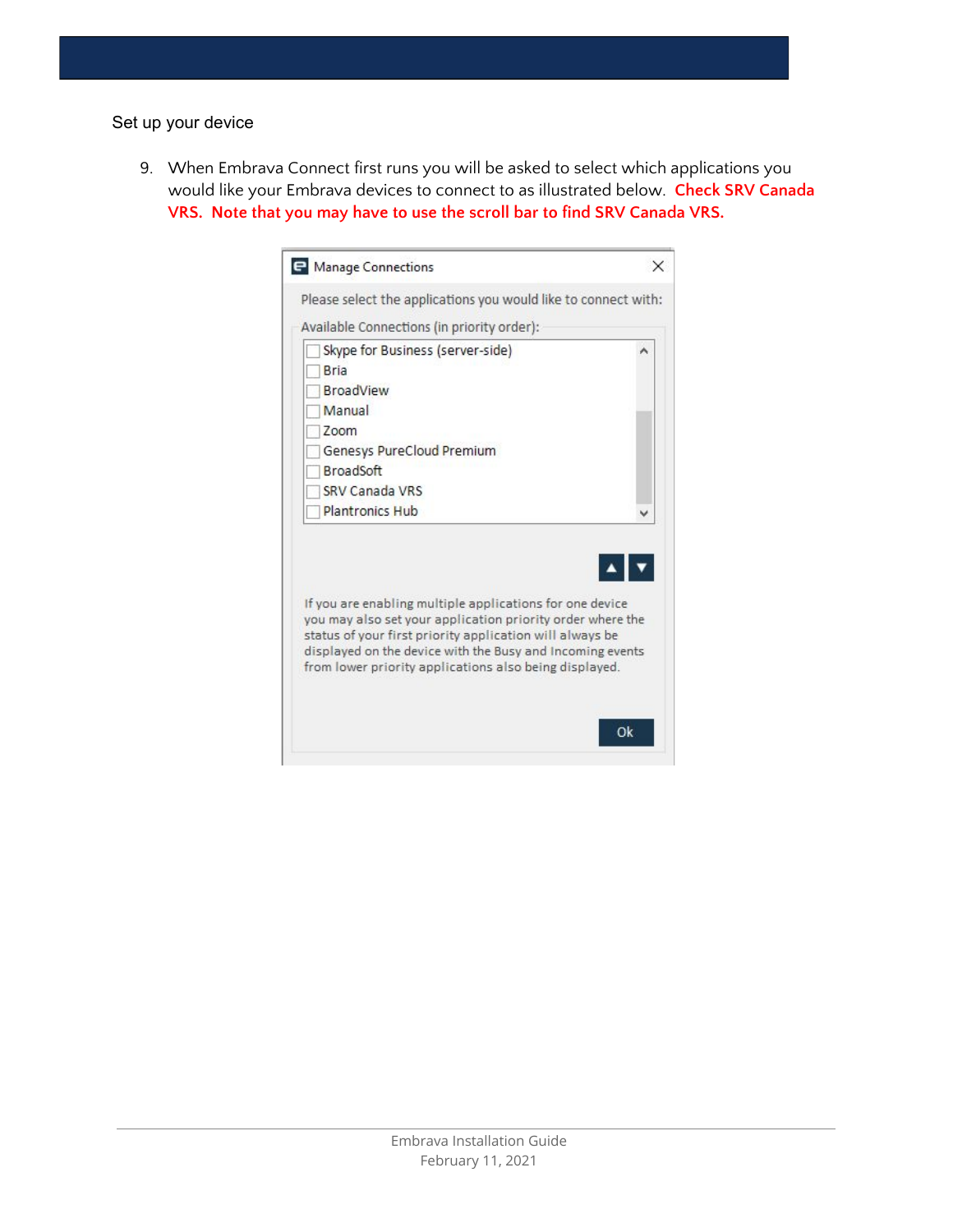| Please select the applications you would like to connect with:                                                                                                                                                                                                                                            |   |                           |                                                                                   |  |
|-----------------------------------------------------------------------------------------------------------------------------------------------------------------------------------------------------------------------------------------------------------------------------------------------------------|---|---------------------------|-----------------------------------------------------------------------------------|--|
| Available Connections (in priority order):                                                                                                                                                                                                                                                                |   |                           |                                                                                   |  |
| RingCentral<br>Skype for Home                                                                                                                                                                                                                                                                             | ۸ | <b>Connection Details</b> |                                                                                   |  |
| Skype for Business (server-side)<br><b>Bria</b>                                                                                                                                                                                                                                                           |   | Enabled                   | Yes                                                                               |  |
| SRV Canada VRS                                                                                                                                                                                                                                                                                            |   |                           |                                                                                   |  |
| <b>BroadView</b><br>Manual                                                                                                                                                                                                                                                                                |   |                           |                                                                                   |  |
| Zoom                                                                                                                                                                                                                                                                                                      |   |                           |                                                                                   |  |
| Genesys PureCloud Premium                                                                                                                                                                                                                                                                                 |   |                           |                                                                                   |  |
| If you are enabling multiple applications for one device<br>you may also set your application priority order where the<br>status of your first priority application will always be<br>displayed on the device with the Busy and Incoming events<br>from lower priority applications also being displayed. |   | Windows.                  | <b>SRV Canada VRS for Windows</b><br>Display availability from SRV Canada VRS for |  |

- Uncheck any applications you do not wish to use. If you are using one device to display your status from multiple applications, you can set the order of which application should get priority over the device.
	- 10. Once Embrava Connect is installed and running the application can be configured by clicking the **Embrava icon in your System Tray**.

How to - choose or change the light color by opening Embrava Connect, click the function (ie Incoming Call) in the "Light" line click the darker blue box, hit the down arrow to choose a color. You will also have control of the other feature lines.

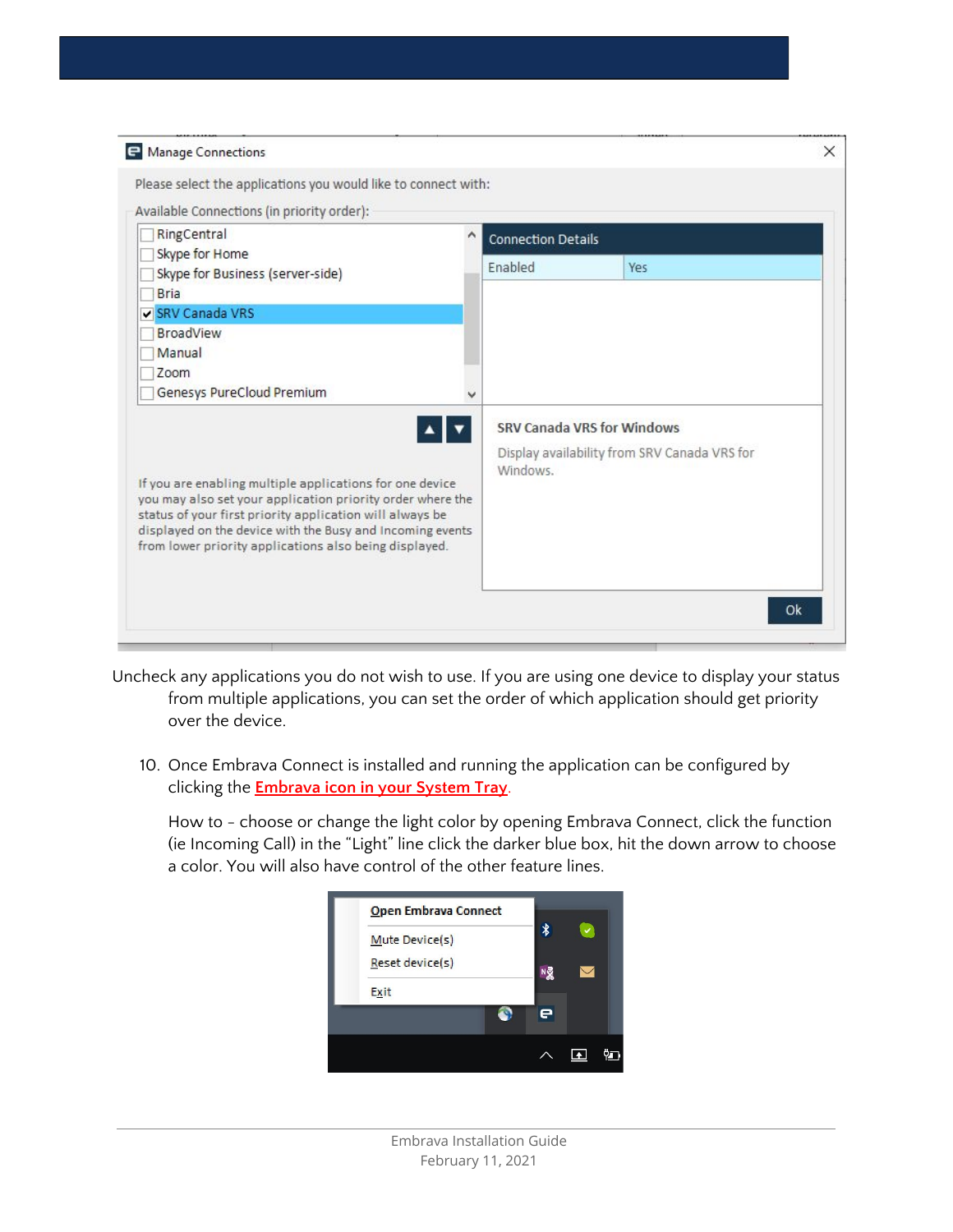#### **Embrava Connect for Mac Install Software**

- 1. Download the latest Embrava Connect for Mac software from <http://www.embrava.com/install>
- 2. Double click the Embrava Connect installer to commence the installation process.



3. After you have read the License Agreement and agree to the terms click 'Continue' and select 'Agree'.

| $-0$                    | Install Embrava Connect                                                                                                                                                                                                                                                                                                                                                                                                                                                                                                                                                                                            |
|-------------------------|--------------------------------------------------------------------------------------------------------------------------------------------------------------------------------------------------------------------------------------------------------------------------------------------------------------------------------------------------------------------------------------------------------------------------------------------------------------------------------------------------------------------------------------------------------------------------------------------------------------------|
|                         | Software License Agreement                                                                                                                                                                                                                                                                                                                                                                                                                                                                                                                                                                                         |
|                         | End-User License Agreement for Embrava Connect                                                                                                                                                                                                                                                                                                                                                                                                                                                                                                                                                                     |
| Introduction            | This End-User License Agreement (EULA) is a legal<br>agreement between you (either an individual or a single                                                                                                                                                                                                                                                                                                                                                                                                                                                                                                       |
| License                 | entity) and the mentioned author (Embrava Pty Ltd) of<br>this Software for the software product identified above,                                                                                                                                                                                                                                                                                                                                                                                                                                                                                                  |
| Destination Select      | which includes computer software and may include<br>associated media, printed materials, and "online" or                                                                                                                                                                                                                                                                                                                                                                                                                                                                                                           |
| Installation Type<br>e. | electronic documentation ("SOFTWARE PRODUCT").                                                                                                                                                                                                                                                                                                                                                                                                                                                                                                                                                                     |
| Installation<br>$\sim$  | By installing, copying, or otherwise using the SOFTWARE<br>PRODUCT, you agree to be bounded by the terms of this                                                                                                                                                                                                                                                                                                                                                                                                                                                                                                   |
| Summary<br>$\sim$       | RULA.<br>If you do not agree to the terms of this EULA, do not<br>install or use the SOFTWARE PRODUCT.                                                                                                                                                                                                                                                                                                                                                                                                                                                                                                             |
|                         | SOFTWARE PRODUCT LICENSE<br>a) Embrava Connect is being distributed as Freeware for<br>personal, commercial use, non-profit organization and<br>educational purpose. It may be included with CD-ROM/DVD-<br>ROM distributions. You are NOT allowed to make a charge<br>for distributing this Software (either for profit or<br>merely to recover your media and distribution costs)<br>whether as a stand-alone product, or as part of a<br>compilation or anthology, nor to use it for supporting<br>your business or customers. It may be distributed freely<br>on any website or through any other distribution |

Select a Destination for your Embrava Connect for Mac software.